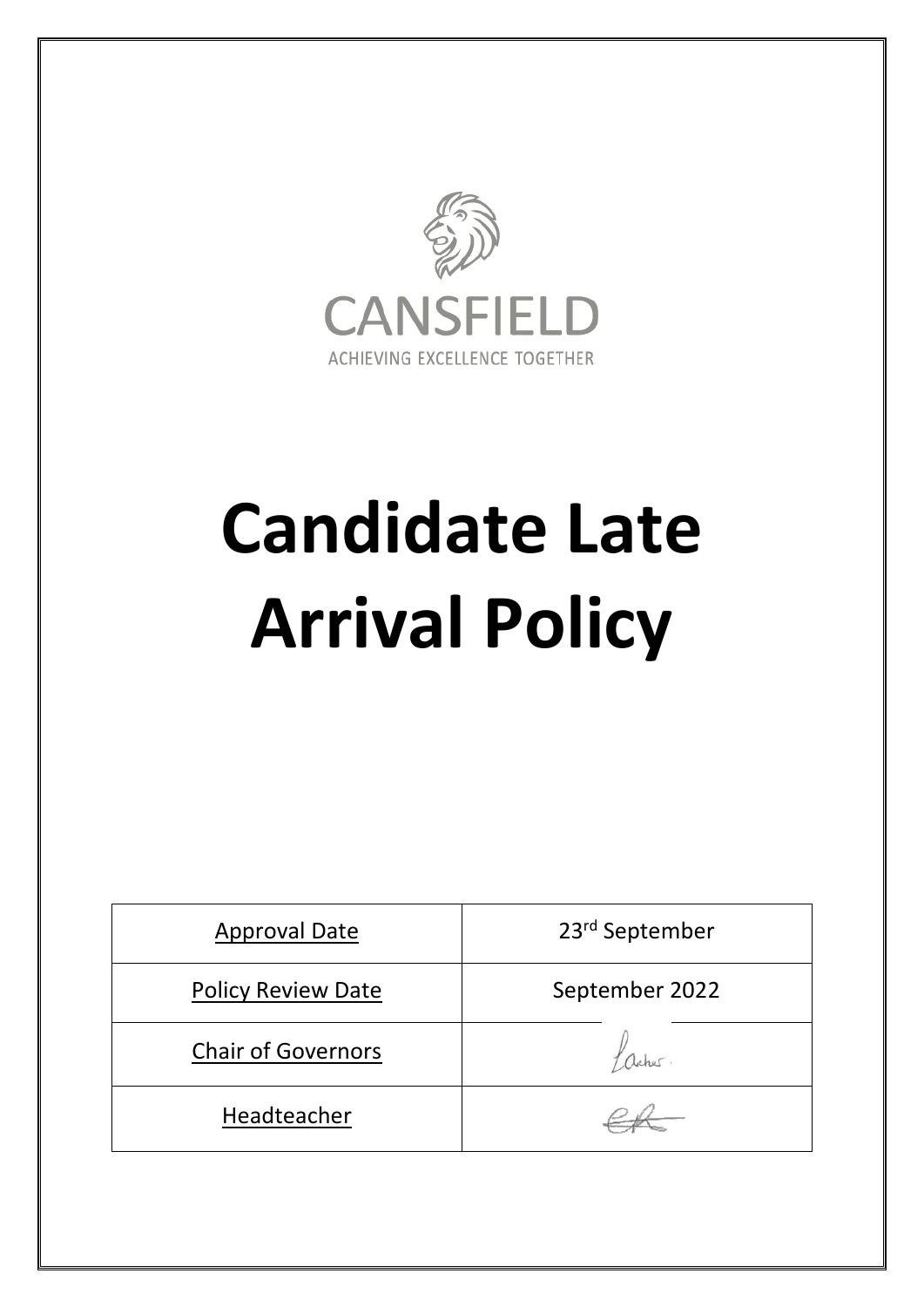# **1. Key Staff Involved**

| Role           | Name(s)              |
|----------------|----------------------|
| Head of Centre | Dr G Baker           |
| Exams Manager  | <b>Miss L Archer</b> |
| SLT member(s)  | <b>Mr C Lomas</b>    |

# **2. Purpose of the Policy**

The purpose of this policy is to confirm the arrangements for candidates who arrive late for an examination at Cansfield High School.

A candidate will be considered late if they arrive:

 within one hour of the awarding body's published starting time for an examination which lasts an hour or more, i.e. candidates arriving between 9.00am and 10.00am for a morning examination or between 1.30pm and 2.30pm for an afternoon examination (reference updated 2021/22 - ICE 21.1)

A candidate will be considered very late if they arrive:

- more than one hour after the awarding body's published starting time for an examination which lasts one hour or more, i.e. after 10.00am for a morning examination or after 2.30pm for an afternoon examination (ICE 21.3)
- after the awarding body's published finishing time for an examination that lasts less than one hour (ICE 21.3)

This policy confirms that Cansfield High School reserves the right to exercise discretion whether to allow a candidate who arrives after the start of the examination to enter the examination room and sit the examination, and confirms:

- the correct procedures are followed when dealing with a candidate who arrives late to an examination
- appropriate arrangements are in place for the management of late arrivals in order to maintain the security and integrity of the examination

### **3. Candidates who arrive late**

The following procedures are applied at Cansfield High School in relation to candidates who arrive late to examinations:

- A candidate who arrives after the start of the examination may be allowed to enter the examination room and sit the examination (ICE 21.1)
- A candidate who arrives late, and is permitted to sit the examination, will be allowed the full time for the examination (ICE 21.2)
- A candidate who arrives within one hour of the awarding body's published starting time for an examination which lasts an hour or more, i.e. candidates arriving between 9.00am and 10.00am for a morning examination or between 1.30pm and 2.30pm for an afternoon examination (ICE 21.1) **will** be permitted by the centre to sit the examination
- A candidate who arrives after 10.00am for a morning examination will be considered very late (ICE 21.3) and **will** be permitted by the centre to sit the examination